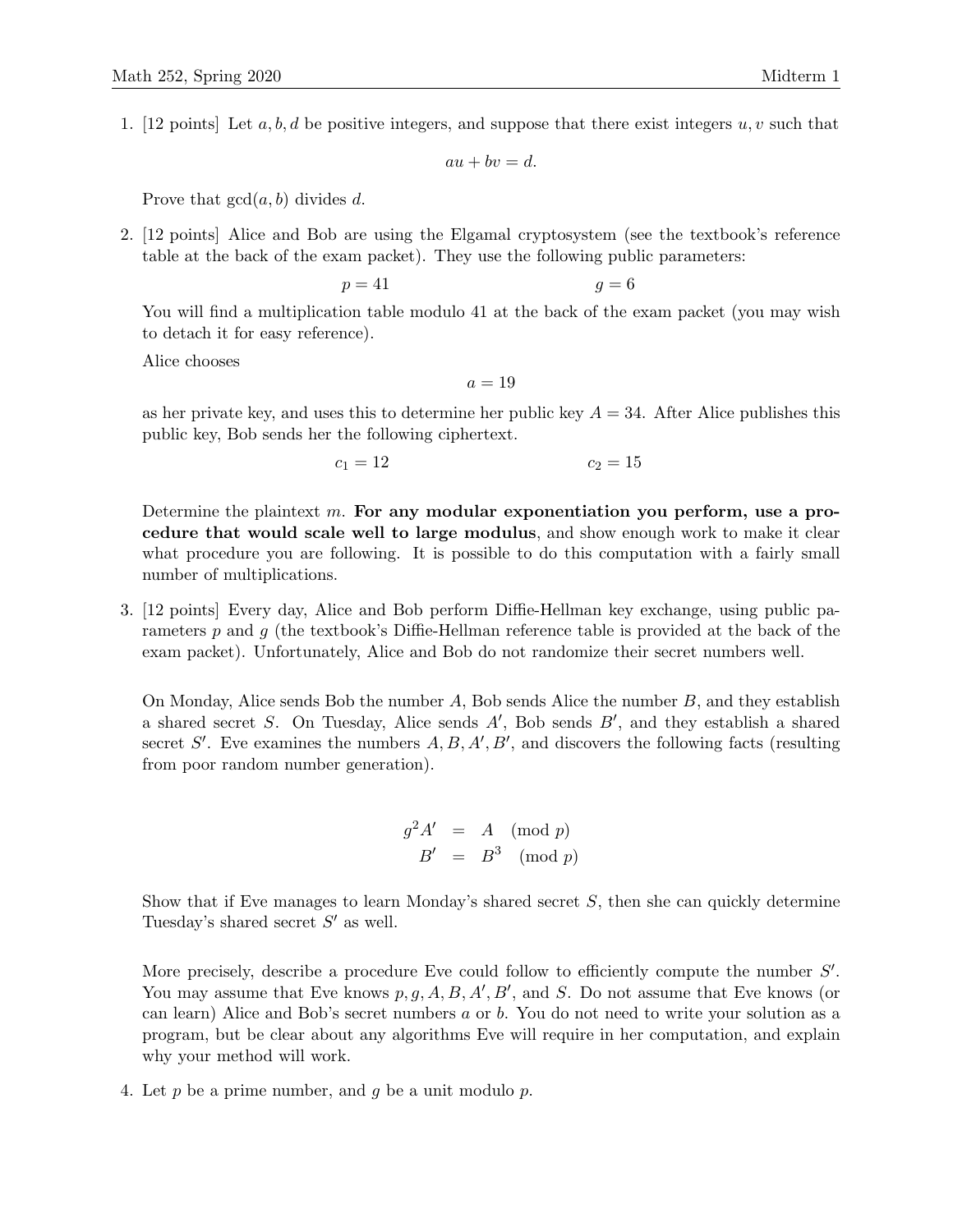- (a) [5 points] Prove that if  $e, f$  are positive integers such that  $e \equiv f \pmod{p-1}$ , then  $g^e \equiv g^f$  $\pmod{p}.$
- (b) [2 points] Define what it means to say that  $g$  is a *primitive root* modulo  $p$ .
- (c) [5 points] Prove that if g is a primitive root modulo p, then the converse to part (a) is true, namely: if  $e, f$  are integers such that  $g^e \equiv g^f \pmod{p}$ , then  $e \equiv f \pmod{p-1}$ .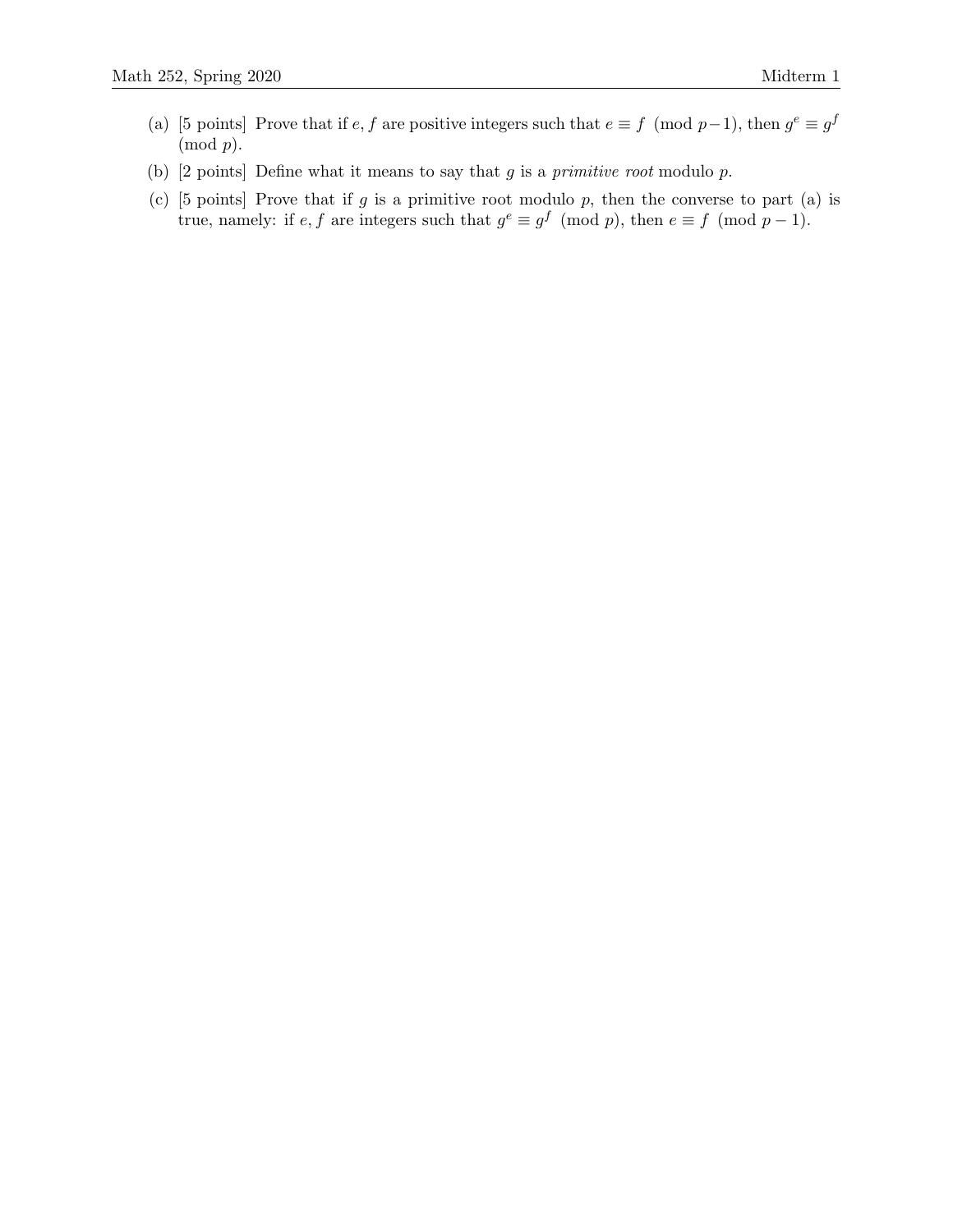| Public parameter creation                                                                          |                                                                     |  |  |  |  |  |  |  |  |  |  |
|----------------------------------------------------------------------------------------------------|---------------------------------------------------------------------|--|--|--|--|--|--|--|--|--|--|
| A trusted party chooses and publishes a (large) prime $p$                                          |                                                                     |  |  |  |  |  |  |  |  |  |  |
| and an integer g having large prime order in $\mathbb{F}_n^*$ .                                    |                                                                     |  |  |  |  |  |  |  |  |  |  |
| <b>Private computations</b>                                                                        |                                                                     |  |  |  |  |  |  |  |  |  |  |
| <b>Alice</b><br><b>Bob</b>                                                                         |                                                                     |  |  |  |  |  |  |  |  |  |  |
| Choose a secret integer $a$ .                                                                      | Choose a secret integer $b$ .                                       |  |  |  |  |  |  |  |  |  |  |
| Compute $A \equiv g^a \pmod{p}$ .                                                                  | Compute $B \equiv g^b \pmod{p}$ .                                   |  |  |  |  |  |  |  |  |  |  |
| Public exchange of values                                                                          |                                                                     |  |  |  |  |  |  |  |  |  |  |
| Alice sends A to Bob<br>$\overline{A}$                                                             |                                                                     |  |  |  |  |  |  |  |  |  |  |
| Bob sends B to Alice<br>B                                                                          |                                                                     |  |  |  |  |  |  |  |  |  |  |
| Further private computations                                                                       |                                                                     |  |  |  |  |  |  |  |  |  |  |
| Alice<br><b>Bob</b>                                                                                |                                                                     |  |  |  |  |  |  |  |  |  |  |
|                                                                                                    | Compute the number $B^a$ (mod p). Compute the number $A^b$ (mod p). |  |  |  |  |  |  |  |  |  |  |
| The shared secret value is $B^a \equiv (g^b)^a \equiv g^{ab} \equiv (g^a)^b \equiv A^b \pmod{p}$ . |                                                                     |  |  |  |  |  |  |  |  |  |  |

Table 2.2: Diffie-Hellman key exchange

| Public parameter creation                               |                                        |  |  |  |  |  |  |  |  |  |
|---------------------------------------------------------|----------------------------------------|--|--|--|--|--|--|--|--|--|
| A trusted party chooses and publishes a large prime $p$ |                                        |  |  |  |  |  |  |  |  |  |
| and an element $g$ modulo $p$ of large (prime) order.   |                                        |  |  |  |  |  |  |  |  |  |
| Alice                                                   | Bob                                    |  |  |  |  |  |  |  |  |  |
|                                                         | Key creation                           |  |  |  |  |  |  |  |  |  |
| Choose private key $1 \le a \le p-1$ .                  |                                        |  |  |  |  |  |  |  |  |  |
| Compute $A = g^a \pmod{p}$ .                            |                                        |  |  |  |  |  |  |  |  |  |
| Publish the public key $A$ .                            |                                        |  |  |  |  |  |  |  |  |  |
| Encryption                                              |                                        |  |  |  |  |  |  |  |  |  |
| Choose plaintext $m$ .                                  |                                        |  |  |  |  |  |  |  |  |  |
|                                                         | Choose random element $k$ .            |  |  |  |  |  |  |  |  |  |
|                                                         | Use Alice's public key $A$             |  |  |  |  |  |  |  |  |  |
|                                                         | to compute $c_1 = g^k \pmod{p}$        |  |  |  |  |  |  |  |  |  |
|                                                         | and $c_2 = mA^k \pmod{p}$ .            |  |  |  |  |  |  |  |  |  |
|                                                         | Send ciphertext $(c_1, c_2)$ to Alice. |  |  |  |  |  |  |  |  |  |
|                                                         | Decryption                             |  |  |  |  |  |  |  |  |  |
| Compute $(c_1^a)^{-1} \cdot c_2 \pmod{p}$ .             |                                        |  |  |  |  |  |  |  |  |  |
| This quantity is equal to $m$ .                         |                                        |  |  |  |  |  |  |  |  |  |

Table 2.3: Elgamal key creation, encryption, and decryption

Multiplication table modulo 41: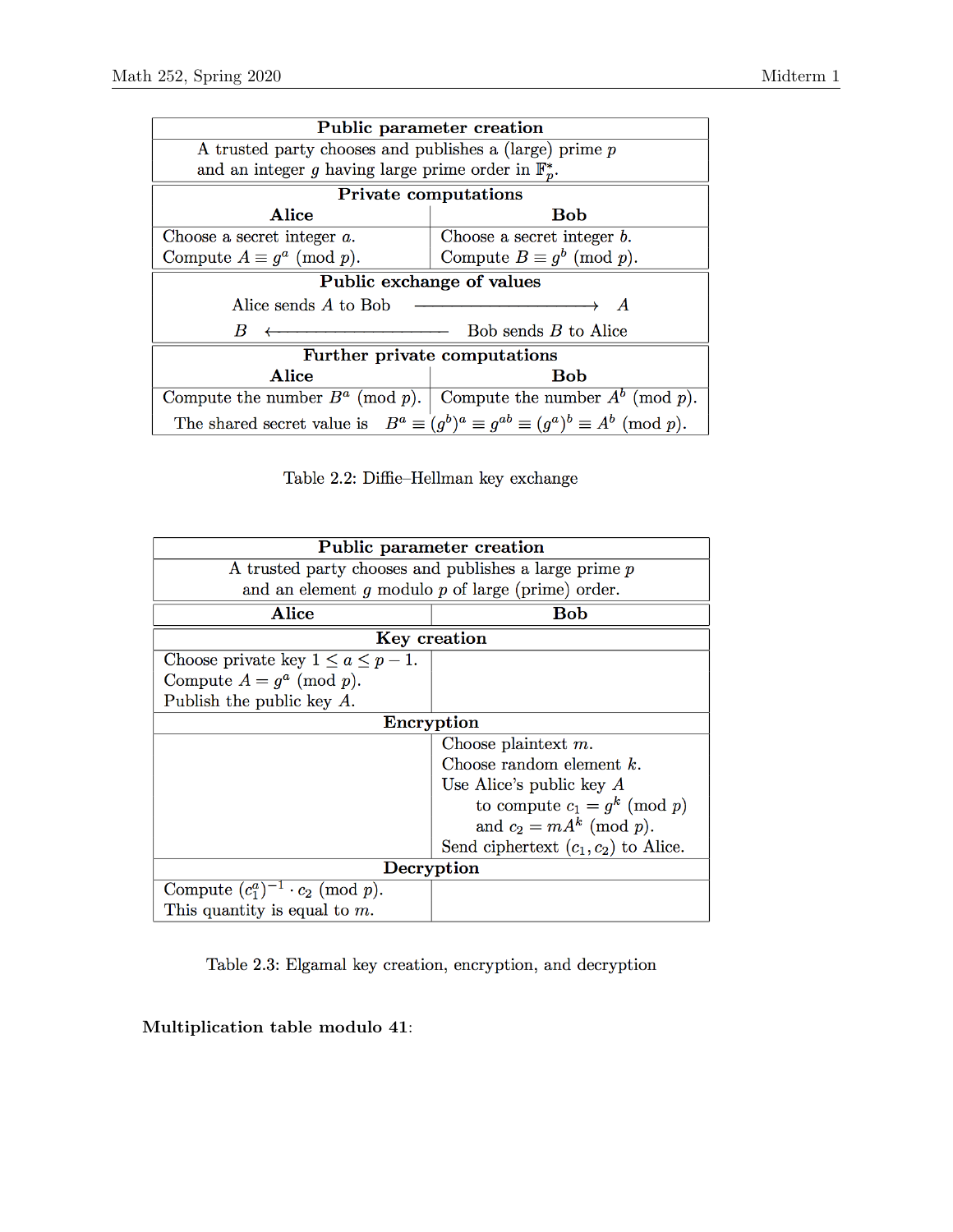|                         | 0                                | 1                         | $\boldsymbol{2}$    | 3                  | 4                   | 5                | 6                    | 7               | 8              | 9                  | 10               | 11                | $12\,$         | 13                   | 14             | 15                     | 16             | 17             | 18                   | 19                   | 20                   |
|-------------------------|----------------------------------|---------------------------|---------------------|--------------------|---------------------|------------------|----------------------|-----------------|----------------|--------------------|------------------|-------------------|----------------|----------------------|----------------|------------------------|----------------|----------------|----------------------|----------------------|----------------------|
| $\bf{0}$                | $\theta$                         | $\theta$                  | $\overline{0}$      | 0                  | $\theta$            | $\theta$         | $\overline{0}$       | $\theta$        | $\theta$       | 0                  | $\theta$         | $\overline{0}$    | $\theta$       | $\overline{0}$       | $\theta$       | $\overline{0}$         | $\overline{0}$ | $\theta$       | $\theta$             | $\overline{0}$       | $\overline{0}$       |
| $\mathbf{1}$            | $\boldsymbol{0}$                 | 1                         | $\overline{2}$      | 3                  | 4                   | $\overline{5}$   | 6                    | 7               | 8              | 9                  | <b>10</b>        | 11                | 12             | 13                   | 14             | 15                     | 16             | 17             | 18                   | 19                   | 20                   |
| $\bf{2}$                | 0                                | 2                         | $\overline{4}$      | 6                  | 8                   | 10               | 12                   | 14              | 16             | 18                 | 20               | 22                | 24             | 26                   | 28             | 30                     | 32             | 34             | 36                   | 38                   | 40                   |
| $\bf{3}$                | 0                                | 3                         | 6                   | 9                  | 12                  | 15               | 18                   | 21              | 24             | 27                 | 30               | 33                | 36             | 39                   | $\mathbf 1$    | $\overline{4}$         | 7              | 10             | 13                   | 16                   | 19                   |
| $\overline{\mathbf{4}}$ | $\theta$                         | 4                         | 8                   | 12                 | 16                  | 20               | 24                   | 28              | 32             | 36                 | 40               | 3                 | 7              | 11                   | 15             | 19                     | 23             | 27             | 31                   | 35                   | 39                   |
| 5                       | 0                                | 5                         | 10                  | 15                 | 20                  | 25               | 30                   | 35              | 40             | 4                  | 9                | 14                | 19             | 24                   | 29             | 34                     | 39             | 3              | 8                    | 13                   | 18                   |
| 6                       | $\theta$                         | 6                         | 12                  | 18                 | 24                  | 30               | 36                   | 1               | 7              | 13                 | 19               | 25                | 31             | 37                   | 2              | 8                      | 14             | 20             | 26                   | 32                   | 38                   |
| 7                       | $\overline{0}$                   | 7                         | 14                  | 21                 | 28                  | 35               | 1                    | 8               | 15             | 22                 | 29               | 36                | $\overline{2}$ | 9                    | 16             | 23                     | 30             | 37             | 3                    | 10                   | 17                   |
| 8                       | $\Omega$                         | 8                         | 16                  | 24                 | 32                  | 40               | 7                    | 15              | 23             | 31                 | 39               | 6                 | 14             | 22                   | 30             | 38                     | 5              | 13             | 21                   | 29                   | 37                   |
| 9                       | $\rm 0$                          | 9                         | 18                  | 27                 | 36                  | $\overline{4}$   | 13                   | 22              | 31             | 40                 | 8                | 17                | 26             | 35                   | 3              | 12                     | 21             | 30             | 39                   | 7                    | 16                   |
| 10                      | $\Omega$                         | 10                        | 20                  | 30                 | 40                  | 9                | 19                   | 29              | 39             | 8                  | 18               | 28                | 38             | 7                    | 17             | 27                     | 37             | 6              | 16                   | 26                   | 36                   |
| 11                      | $\overline{0}$                   | 11                        | 22                  | 33                 | 3                   | 14               | 25                   | 36              | 6              | 17                 | 28               | 39                | 9              | 20                   | 31             | $\mathbf 1$            | 12             | 23             | 34                   | $\overline{4}$       | 15                   |
| 12                      | $\theta$                         | 12                        | 24                  | 36                 | 7                   | 19               | 31                   | $\overline{2}$  | 14             | 26                 | 38               | 9                 | 21             | 33                   | 4              | 16                     | 28             | 40             | 11                   | 23                   | 35                   |
| 13                      | $\overline{0}$                   | 13                        | 26                  | 39                 | 11                  | 24               | 37                   | 9               | 22             | 35                 | 7                | 20                | 33             | $\overline{5}$       | 18             | 31                     | 3              | 16             | 29                   | $\mathbf{1}$         | 14                   |
| 14                      | $\overline{0}$                   | 14                        | 28                  | 1                  | 15                  | 29               | $\overline{2}$       | 16              | 30             | $\sqrt{3}$         | 17               | 31                | $\overline{4}$ | 18                   | 32             | $\overline{5}$         | 19             | 33             | 6                    | 20                   | 34                   |
| 15                      | $\overline{0}$                   | 15                        | 30                  | $\overline{4}$     | 19                  | 34               | 8                    | 23              | 38             | 12                 | 27               | $\mathbf{1}$      | 16             | 31                   | $\overline{5}$ | 20                     | 35             | 9              | 24                   | 39                   | 13                   |
| 16                      | $\Omega$                         | 16                        | 32                  | 7                  | 23                  | 39               | 14                   | 30              | 5              | 21                 | 37               | 12                | 28             | 3                    | 19             | 35                     | 10             | 26             | 1                    | 17                   | 33                   |
| 17                      | $\overline{0}$                   | 17                        | 34                  | 10                 | 27                  | $\boldsymbol{3}$ | 20                   | 37              | 13             | 30                 | 6                | 23                | 40             | 16                   | 33             | 9                      | 26             | $\overline{2}$ | 19                   | 36                   | 12                   |
| 18                      | $\theta$                         | 18                        | 36                  | 13                 | 31                  | 8                | 26                   | 3               | 21             | 39                 | 16               | 34                | 11             | 29                   | 6              | 24                     | 1              | 19             | 37                   | 14                   | 32                   |
| 19                      | $\overline{0}$                   | 19                        | 38                  | 16                 | 35                  | 13               | 32                   | 10              | 29             | $\overline{7}$     | 26               | $\overline{4}$    | 23             | $\mathbf{1}$         | 20             | 39                     | 17             | 36             | 14                   | 33                   | 11                   |
| 20                      | $\overline{0}$                   | 20                        | 40                  | 19                 | 39                  | 18               | 38                   | 17              | 37             | 16                 | 36               | 15                | 35             | 14                   | 34             | 13                     | 33             | 12             | 32                   | 11                   | 31                   |
| 21                      | $\boldsymbol{0}$                 | 21                        | $\mathbf 1$         | 22                 | $\sqrt{2}$          | 23               | 3                    | 24              | $\overline{4}$ | 25                 | 5                | 26                | 6              | 27                   | $\overline{7}$ | 28                     | 8              | 29             | 9                    | 30                   | 10                   |
| 22                      | 0                                | 22                        | 3                   | 25                 | 6                   | 28               | 9                    | 31              | 12             | 34                 | 15               | 37                | 18             | 40                   | 21             | $\overline{2}$         | 24             | 5              | 27                   | 8                    | 30                   |
| 23                      | $\theta$                         | 23                        | 5                   | 28                 | 10                  | 33               | 15                   | 38              | 20             | $\overline{2}$     | 25               | $\overline{7}$    | 30             | 12                   | 35             | 17                     | 40             | 22             | $\overline{4}$       | 27                   | $\boldsymbol{9}$     |
| 24                      | $\theta$                         | 24                        | 7                   | 31                 | 14                  | 38               | 21                   | 4               | 28             | 11                 | 35               | 18                | 1              | 25                   | 8              | 32                     | 15             | 39             | 22                   | 5                    | 29                   |
| 25                      | $\overline{0}$                   | 25                        | $9\phantom{.}$      | 34                 | 18                  | $\sqrt{2}$       | 27                   | 11              | 36             | 20                 | $\overline{4}$   | 29                | 13             | 38                   | 22             | $\sqrt{6}$             | 31             | 15             | 40                   | 24                   | 8                    |
| 26                      | $\overline{0}$                   | 26                        | 11                  | 37                 | 22                  | $\overline{7}$   | 33                   | 18              | 3              | 29                 | 14               | 40                | 25             | 10                   | 36             | 21                     | 6              | 32             | 17                   | $\overline{2}$       | 28                   |
| 27                      | $\overline{0}$                   | 27                        | 13                  | 40                 | 26                  | 12               | 39                   | 25              | 11             | 38                 | 24               | 10                | 37             | 23                   | 9              | 36                     | 22             | 8              | 35                   | 21                   | $\overline{7}$       |
| 28                      | $\Omega$                         | 28                        | 15                  | $\overline{2}$     | 30                  | 17               | $\overline{4}$       | 32              | 19             | 6                  | 34               | 21                | 8              | 36                   | 23             | 10                     | 38             | 25             | 12                   | 40                   | 27                   |
| 29                      | $\overline{0}$                   | 29                        | 17                  | $\overline{5}$     | 34                  | 22               | 10                   | 39              | 27             | 15                 | 3                | 32                | 20             | 8                    | 37             | 25                     | 13             | $\mathbf{1}$   | 30                   | 18                   | $\boldsymbol{6}$     |
| 30                      | $\overline{0}$                   | 30                        | 19                  | 8                  | 38                  | 27               | 16                   | 5               | 35             | $24\,$             | 13               | $\overline{2}$    | 32             | 21                   | 10             | 40                     | 29             | 18             | 7                    | 37                   | $26\,$               |
| 31                      | $\theta$                         | 31                        | 21                  | 11                 | $\mathbf{1}$        | 32               | 22                   | 12              | $\sqrt{2}$     | 33                 | 23               | 13                | 3              | 34                   | 24             | 14                     | 4              | 35             | 25                   | 15                   | 5                    |
| 32                      | $\overline{0}$                   | 32<br>33                  | $23\,$              | 14                 | $\overline{5}$<br>9 | 37               | 28<br>34             | 19              | 10             | $\mathbf{1}$<br>10 | 33<br>$\sqrt{2}$ | 24<br>35          | 15<br>27       | $6\,$<br>19          | 38             | 29<br>$\boldsymbol{3}$ | 20<br>36       | 11<br>28       | $\overline{2}$<br>20 | 34                   | 25<br>$\overline{4}$ |
| 33                      | $\overline{0}$                   |                           | 25                  | 17                 |                     | $\mathbf{1}$     |                      | <b>26</b>       | 18             |                    |                  |                   |                |                      | 11             |                        |                |                |                      | 12                   |                      |
| 34<br>35                | $\overline{0}$<br>$\overline{0}$ | 34<br>$35\,$              | 27<br>29            | 20<br>23           | 13<br>17            | 6<br>11          | 40<br>$\overline{5}$ | 33<br>40        | 26<br>34       | 19<br>28           | 12<br>22         | $5^{\circ}$<br>16 | 39<br>10       | 32<br>$\overline{4}$ | 25<br>39       | 18<br>33               | 11<br>27       | 4<br>21        | 38<br>15             | 31<br>$9\phantom{.}$ | 24<br>3              |
| 36                      | $\overline{0}$                   | 36                        | 31                  | 26                 | 21                  | 16               | 11                   | $6\phantom{.}6$ | $\mathbf{1}$   | 37                 | 32               | 27                | 22             | 17                   | 12             | 7                      | $\overline{2}$ | 38             | 33                   | 28                   | 23                   |
| 37                      | $\overline{0}$                   | 37                        | 33                  | 29                 | 25                  | 21               | 17                   | 13              | 9              | $\overline{5}$     | $\mathbf{1}$     | 38                | 34             | 30                   | 26             | 22                     | 18             | 14             | <b>10</b>            | 6                    | $\overline{2}$       |
| 38                      | $\boldsymbol{0}$                 | 38                        | 35                  | 32                 | 29                  | 26               | 23                   | 20              | 17             | 14                 | 11               | 8                 | $\overline{5}$ | $\overline{2}$       | 40             | 37                     | 34             | 31             | 28                   | 25                   | 22                   |
| 39                      | $\overline{0}$                   | 39                        | 37                  | 35                 | 33                  | 31               | 29                   | 27              | 25             | 23                 | 21               | 19                | 17             | 15                   | 13             | 11                     | 9              | $\overline{7}$ | $\overline{5}$       | $\sqrt{3}$           | $\mathbf{1}$         |
|                         |                                  |                           | 39                  | 38                 | 37                  | 36               | 35                   | 34              | 33             | $32\,$             | 31               | 30                | 29             | 28                   | 27             | 26                     | 25             | 24             | 23                   | 22                   | 21                   |
| 40                      | $\overline{0}$<br>$\overline{p}$ | 40<br>$\overline{\cdots}$ | $\overline{\cdots}$ | $\overline{\cdot}$ | $\overline{1}$      |                  | ┱                    |                 |                | $\cdot$ $\cdot$    |                  |                   |                |                      |                |                        |                |                |                      |                      |                      |

Multiplication table modulo 41, continued: